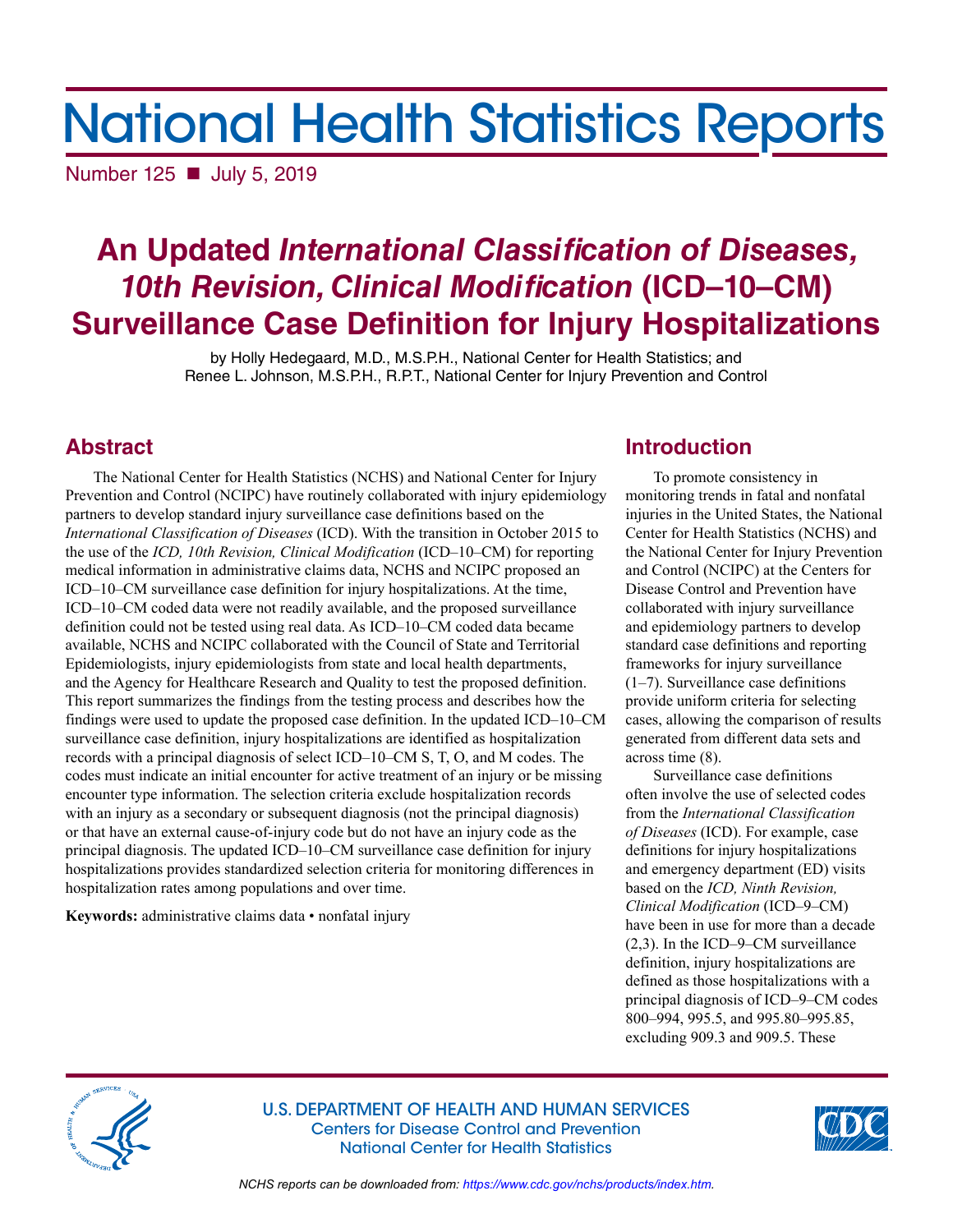nature-of-injury codes include diagnoses related to anatomic injuries, poisoning and toxic effects, late effects of injuries, traumatic complications, and child and adult maltreatment. Excluded from the definition are adverse effects from therapeutic use of drugs, adverse effects of medical or surgical care, and late effects of those adverse effects. A key feature of the ICD–9–CM definition is selection based on a principal diagnosis of injury. According to coding rules, the principal diagnosis field contains the code corresponding to the reason for the hospitalization as determined by the attending medical provider. The presence of an injury diagnosis code in a subsequent field (i.e., not the principal diagnosis field) does not necessarily identify an injury of sufficient severity to warrant hospitalization on its own. Therefore, the ICD–9–CM surveillance case definition requires that the record have a principal diagnosis of one of the specified nature-of-injury codes. Records that do not have a principal diagnosis of injury are excluded, even if an injury code is mentioned in a subsequent field.

As of October 2015, the U.S. Department of Health and Human Services required all hospitals and health care providers covered by the Health Insurance Portability and Accountability Act to use the *ICD, 10th Revision, Clinical Modification* (ICD–10–CM) rather than the ICD–9–CM to report medical information in administrative data (9,10). In response to this change, NCHS and NCIPC published a proposed ICD–10–CM definition for injury hospitalizations in 2017 (1). To maintain comparability with the ICD–9–CM case definition, the types of codes, general concepts, and decision-making principles used in the ICD–9–CM definition were considered in developing the proposed ICD–10–CM definition. General equivalence mappings, developed by NCHS and the Centers for Medicare & Medicaid Services (CMS) to assist in translating between versions of the ICD (11), were applied to the ICD–9–CM injury hospitalization case definition to generate a set of possible ICD–10–CM codes to include in the proposed case definition (1). This process resulted in the list of ICD–10–CM codes shown in [Table A.](#page-1-0)

<span id="page-1-0"></span>**Table A. ICD–10–CM nature-of-injury codes in the 2017 proposed surveillance definition for injury hospitalizations** 

| ICD-10-CM nature-of-injury code <sup>1</sup>                                                                                                                                                                  | Types of injuries                                                                                                                                                                              |
|---------------------------------------------------------------------------------------------------------------------------------------------------------------------------------------------------------------|------------------------------------------------------------------------------------------------------------------------------------------------------------------------------------------------|
| All S codes                                                                                                                                                                                                   | Anatomic injuries                                                                                                                                                                              |
| T07-T34                                                                                                                                                                                                       | Foreign bodies, burns, corrosions, frostbite                                                                                                                                                   |
| T36–T50 with a 6th character of 1, 2, 3, or 4<br>(Exceptions: T36.9, T37.9, T39.9, T41.4, T42.7,<br>T43.9, T45.9, T47.9, and T49.9, which are<br>included if the code has a 5th character of<br>1, 2, 3, or 4 | Drug poisoning (excludes adverse effects and<br>underdosing)                                                                                                                                   |
| T51-T65                                                                                                                                                                                                       | Toxic effects of substances nonmedicinal as to source                                                                                                                                          |
| T66-T76                                                                                                                                                                                                       | Other and unspecified effects of external causes<br>(radiation, heat, light, hypothermia, hyperthermia,<br>asphyxiation, child and adult abuse, lightning,<br>drowning, motion sickness, etc.) |
| T79                                                                                                                                                                                                           | Certain early complications of trauma, not elsewhere<br>classified                                                                                                                             |

1 Any 7th character except S (sequelae from previous injury). T30–T32 do not have a 7th character.

SOURCE: "Proposed ICD–10–CM surveillance case definitions for injury hospitalizations and emergency department visits," see reference 1 in this report.

As with the ICD–9–CM definition, the proposed ICD–10–CM definition only includes hospitalizations with a principal diagnosis of one of the codes in [Table A.](#page-1-0) Codes related to adverse effects from therapeutic use of drugs were not included in the proposed definition. Additionally, codes to indicate medical consequences that result from underdosing of drugs used therapeutically (a code subset found in ICD–10–CM but not ICD–9–CM) were not included in the proposed ICD–10–CM definition. A new concept in ICD–10–CM, not found in ICD–9–CM, is the presence of a 7th character in the ICD–10–CM code that indicates the type of encounter when the diagnosis is made. A 7th character of A, B, or C indicates an initial encounter (i.e., active treatment for the condition); a character of D through R indicates a subsequent encounter (i.e., routine care for the condition during the healing or recovery phase); and a character of S indicates sequelae from a previous injury (i.e., complications or residual effects that arise as a direct result of a an injury) (12). Because the ICD–9–CM definition did not include sequelae from a previous injury, for comparability with the ICD–9–CM definition, only codes with a 7th character of A through R or missing a 7th character were included in the proposed ICD–10–CM definition. Records with a principal diagnosis of one of the codes listed in [Table A](#page-1-0) with a 7th character of S were excluded.

At the time the proposed case definition was developed, ICD–10–CM coded data were not available for testing the proposed definition. As ICD–10–CM coded administrative data became available, NCHS and NCIPC collaborated with the Council of State and Territorial Epidemiologists, state and local health departments, the Agency for Healthcare Research and Quality (AHRQ), and others to test the proposed definition. This testing focused on answering four key questions:

- 1. Are there additional ICD–10–CM codes that should be included in the injury surveillance case definition?
- 2. Should the case definition be limited to initial encounters only?
- 3. Should the case definition be expanded to include hospitalizations that mention an external cause-of-injury code, whether or not a nature-of-injury (i.e., injury diagnosis) code is mentioned?
- 4. Should the case definition be expanded to include any mention of an injury diagnosis code (i.e., not require that the injury diagnosis code be the principal diagnosis)?

The findings from exploration of each of these questions and the final recommendations for an updated surveillance case definition for injury hospitalizations are discussed below.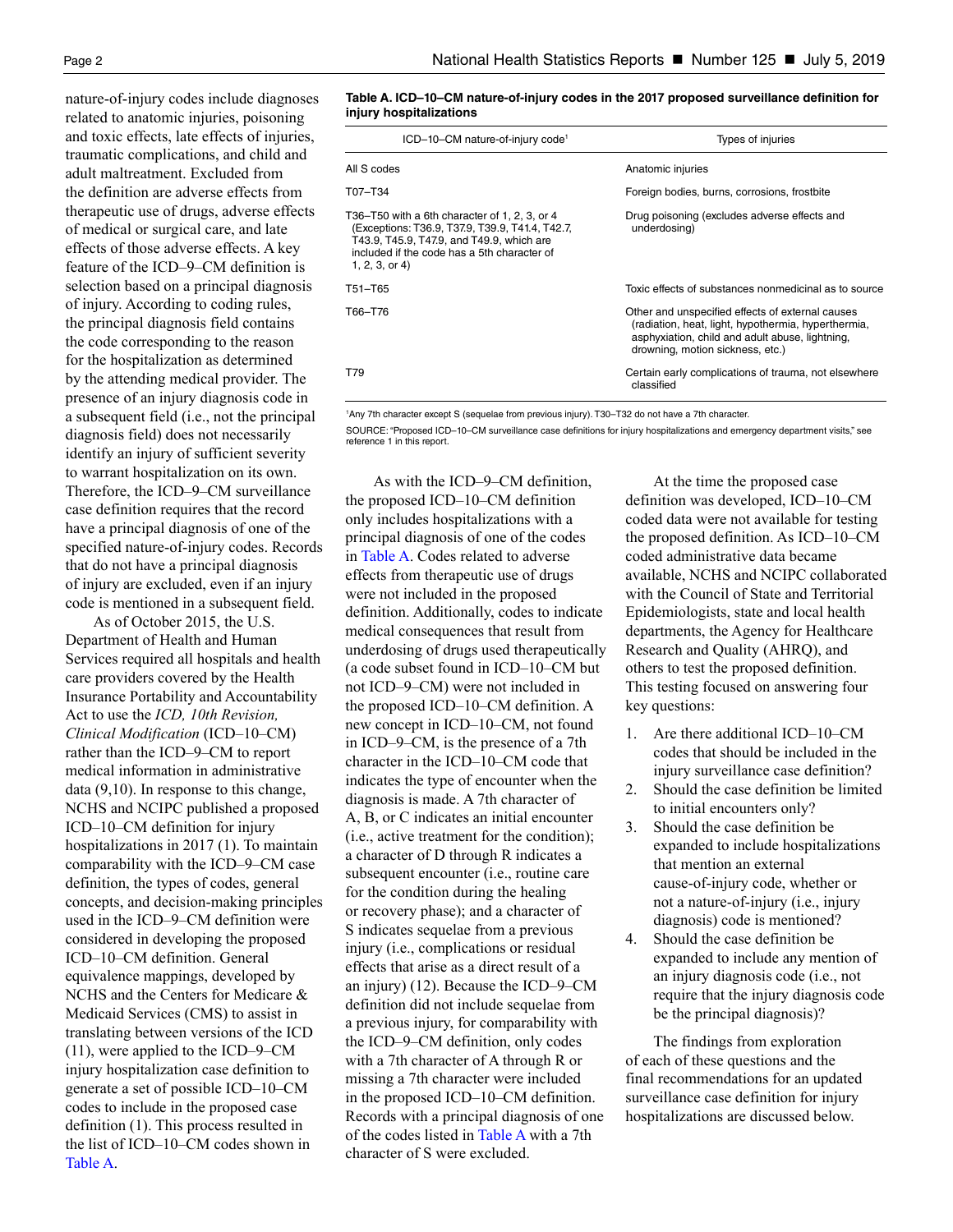## **Methods**

Injury epidemiologists from several states analyzed state-level ICD–10–CM coded hospital discharge data from administrative claims based on the universal billing form (UB–04) (13). Researchers from AHRQ analyzed data from the Healthcare Cost and Utilization Project's 2016 State Inpatient Databases (SID), which include administrative claims data from 47 states and the District of Columbia (14).

For the analysis, injury hospitalization records were identified using the proposed ICD–10–CM surveillance case definition for injury hospitalizations (1). ICD–10–CM valid external cause codes were identified using the proposed ICD–10–CM external cause-of-injury reporting framework (7). Injury diagnosis codes were grouped into body region and nature-of-injury categories using the proposed ICD–10–CM injury diagnosis reporting framework (4).

Medical record review was conducted in four states (Colorado, Kentucky, Maryland, and Massachusetts). These states received funding from NCIPC as part of the Core State Violence and Injury Prevention Program (CE16–1602) to conduct surveillance quality improvement (15). NCIPC and NCHS collaborated with states to develop the study design, data collection methods and forms, and training materials for abstractors. In each state, researchers selected a random sample of hospital discharge records based on the presence of an injury diagnosis code in a subsequent field (not as the principal diagnosis) or the presence of a valid external cause code. Trained medical records coders, trauma nurses, or clinical coordinators reviewed the patient's medical record to identify the reasons for the hospitalization, including whether an injury was an important contributor to the hospital stay.

## **Results**

## **Are there additional ICD–10–CM codes that should be included in the injury surveillance case definition?**

Chapter 15 of ICD–10–CM includes several codes for injury and poisoning complicating pregnancy and childbirth. These codes include:

- **●** O9A.2, Injury, poisoning and certain other consequences of external causes complicating pregnancy, childbirth and the puerperium;
- **●** O9A.3, Physical abuse complicating pregnancy, childbirth and the puerperium;
- **●** O9A.4, Sexual abuse complicating pregnancy, childbirth and the puerperium; and
- **●** O9A.5, Psychological abuse complicating pregnancy, childbirth and the puerperium.

Because these codes address a population of particular interest (i.e., pregnant women) and are similar in concept to the codes for adult and child abuse, neglect, and other maltreatment (T74 and T76), a decision was made to include these codes in the updated surveillance case definition for injury hospitalizations.

Additionally, analysis of ICD–10–CM coded hospital discharge data identified that a substantial number of patients who were hospitalized for a fall were assigned a principal diagnosis code for periprosthetic fractures (T84.04, Periprosthetic fracture around internal prosthetic joint). A decision was made to include this code in the updated surveillance case definition for injury hospitalizations. In the Federal Fiscal Year 2017 version of ICD–10–CM, which went into effect on October 1, 2016, T84.04 codes were deleted and replaced by M97 codes, Periprosthetic fracture around internal prosthetic joint (16). Both T84.04 (before October 1, 2016) and M97 (after October 1, 2016) are included in the updated ICD–10–CM surveillance case definition for injury hospitalizations.

## **Should the case definition be limited to initial encounters only?**

Analysis of ICD–10–CM coded data from eight states showed that 90%–96% of the injury diagnosis codes in the principal diagnosis field represented initial encounters (i.e., had a 7th character of A, B, or C),  $4\%-10\%$ represented subsequent visits (i.e., had a 7th character of D through R), and < 0.5% reflected sequelae from an injury (i.e., had a 7th character of S). Many of the hospitalizations for subsequent visits were for routine follow-up care for orthopedic conditions. A decision was made to modify the proposed injury surveillance case definition, which included both initial and subsequent encounters, to include only records indicating an initial encounter or that were missing encounter type. This modification results in an updated definition that more closely estimates the incidence of injuries requiring hospitalization, one of the purposes of injury surveillance for public health.

## **Should the case definition be expanded to include hospitalizations that mention an external cause-of-injury code, whether or not an injury diagnosis is mentioned?**

The ICD–9–CM surveillance definition for injury-related ED visits included visits with either (a) a first-listed injury diagnosis based on the Barell matrix definition of an injury (6), regardless of any mention of an external cause-of-injury code, or (b) a valid external cause-of-injury code, based on the recommended framework for external causes of injury (3,17). The process of testing and revising the proposed ICD–10–CM surveillance case definition for injury hospitalizations provided an opportunity to explore whether the selection criteria for injury hospitalizations should also be expanded to include any hospitalization with an ICD–10–CM external cause-of-injury code found in the proposed ICD–10–CM external cause-of-injury framework (7).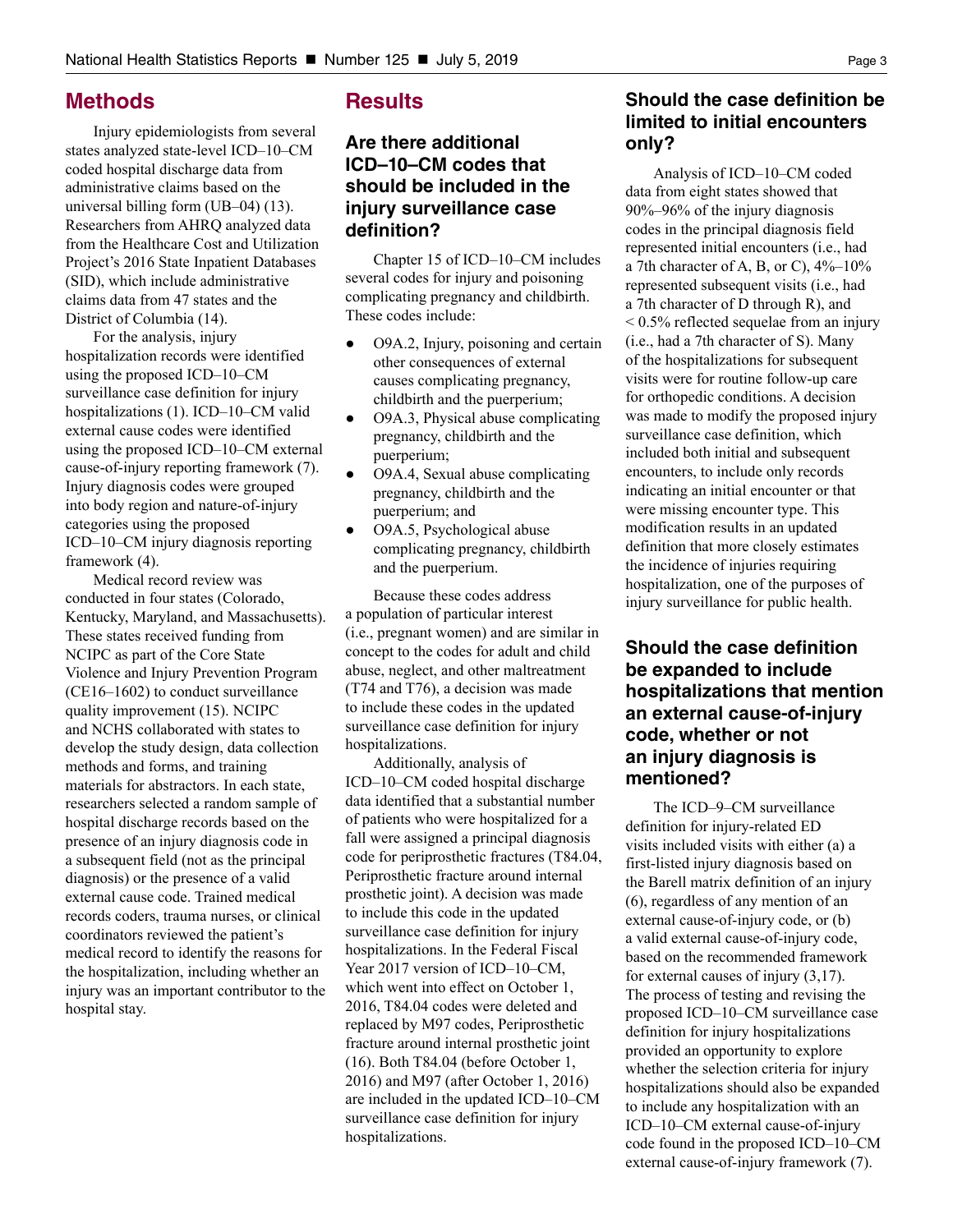While external cause-of-injury codes are most applicable to injuries, the ICD–10–CM coding guidelines state that external cause codes may be used with any code in the range of A00.0–T88.9, and that they are valid for use with such conditions as infections or a heart attack that occurs during strenuous physical activity (12). Analysis of ICD–10–CM coded hospital discharge data from seven states showed that 54%–62% of records with a valid external cause-of-injury code had an injury diagnosis code as the principal diagnosis, 28%–35% had an injury diagnosis code as a secondary diagnosis (i.e., the record had an injury diagnosis code, but it was not the principal diagnosis), and 8%–13% did not have any mention of an injury diagnosis code.

For records with a valid external cause-of-injury code and no injury diagnosis in any field, 65%–70% had an external cause-of-injury code related to a fall (W00–W19) and 9%–15% had an external cause-of-injury code for accidental exposure to other specified and unspecified factors (X58). The principal diagnosis was most frequently from ICD–10–CM chapters for diseases of the circulatory system (I00–I99) (13%–18% of records), diseases of the musculoskeletal system (M00–M99)  $(11\% - 12\%)$ , infectious and parasitic diseases (A00–B99) (8%–13%), and diseases of the respiratory system (J00–J99) (6%–8%). Results from the medical record review suggested that the injury was an important contributor to the hospitalization in only 11%–24% of these types of records.

Because the majority of these records did not appear to reflect hospitalizations for care of an injury, a decision was made not to expand the surveillance case definition to include records with an external cause-of-injury code but no injury diagnosis code. Findings for records that had a valid external cause-of-injury code and a secondary diagnosis of injury are discussed in the next section, which addresses expansion of the case definition to include any mention of an injury diagnosis code (i.e., eliminates the requirement that the injury code be the principal diagnosis).

## **Should the case definition be expanded to include any mention of an injury diagnosis code?**

Analysis of ICD–10–CM coded data from eight states showed that expanding the case definition to include any mention of an injury diagnosis code would increase the total number of injury hospitalization cases by 45%–80%.

From 2016 SID data, of the nearly 2.7 million records that had at least one injury diagnosis code (any field), the injury code was the principal diagnosis for 63% of the records and first mentioned in a subsequent field for 37% of the records.

In considering expansion of the case definition to include any mention of an injury diagnosis code, of concern is whether the injury diagnoses found in subsequent fields (not in the principal diagnosis field) represent injuries that contributed to the reason for the hospitalization. Injury diagnosis codes in subsequent fields often reflect relatively minor injuries, such as abrasions and contusions, which might not be severe enough to warrant hospitalization. Because the surveillance case definition for injury hospitalizations is meant to reflect hospitalizations for which care of the injury is a significant contributor to the reason for the hospitalization, a better understanding of the types and severity of the injuries identified in subsequent fields was needed.

To understand the implications of expanding the definition to include any mention of an injury diagnosis code, several approaches were used to better characterize records with an injury diagnosis in fields other than the principal diagnosis field. These included: (a) examination of the types of noninjury diagnoses found in the principal diagnosis field, (b) examination of the types of injury diagnoses first mentioned in a subsequent field, and (c) medical record review to assess whether records with an injury diagnosis first mentioned in a subsequent field represent a true injury hospitalization.

For records with an injury diagnosis in a subsequent field, data from three states indicated that the principal

diagnosis was most frequently from ICD–10–CM chapters for mental and behavioral disorders (F01–F99) (17%–27% of the records), diseases of the circulatory system (I00–I99)  $(11\%-16\%)$ , diseases of the respiratory system (J00–J99) (8%–12%), and infectious and parasitic diseases (A00–B99) (7%–12%). Data from one state indicated that the most frequent mental and behavioral disorders found in the principal diagnosis field for records with an injury diagnosis in a subsequent field were F10.23, Alcohol dependence with withdrawal (24.1% of records) and F32, Major depressive disorder, single episode (17.6%).

Analysis of data from the 2016 SID suggests that the types of diagnoses most frequently seen for records with an injury diagnosis in a subsequent field differed from those for records with a principal diagnosis of injury ([Table B\)](#page-4-0). For records with a principal diagnosis of injury, the most frequent types of injuries found in the principal diagnosis field included hip fractures, poisoning, traumatic brain injury, lower leg and ankle fractures, and shoulder and upper arm fractures. The most frequent types of injuries first mentioned in records with an injury code in a subsequent field were poisoning, effects of foreign bodies (most frequently aspiration), superficial injuries and contusions to the head, other effects of external causes (nonspecific injuries), and chest fractures (most frequently rib fractures).

Results from the medical record review suggested that the injury was an important contributor to the hospitalization in only 15%–26% of the records with an injury diagnosis in a subsequent field.

Because no compelling evidence to expand the case definition to include records with any mention of an injury diagnosis code was found, a decision was made to continue case selection based on the record having an injury diagnosis code [\(Table C\)](#page-4-1) as the principal diagnosis.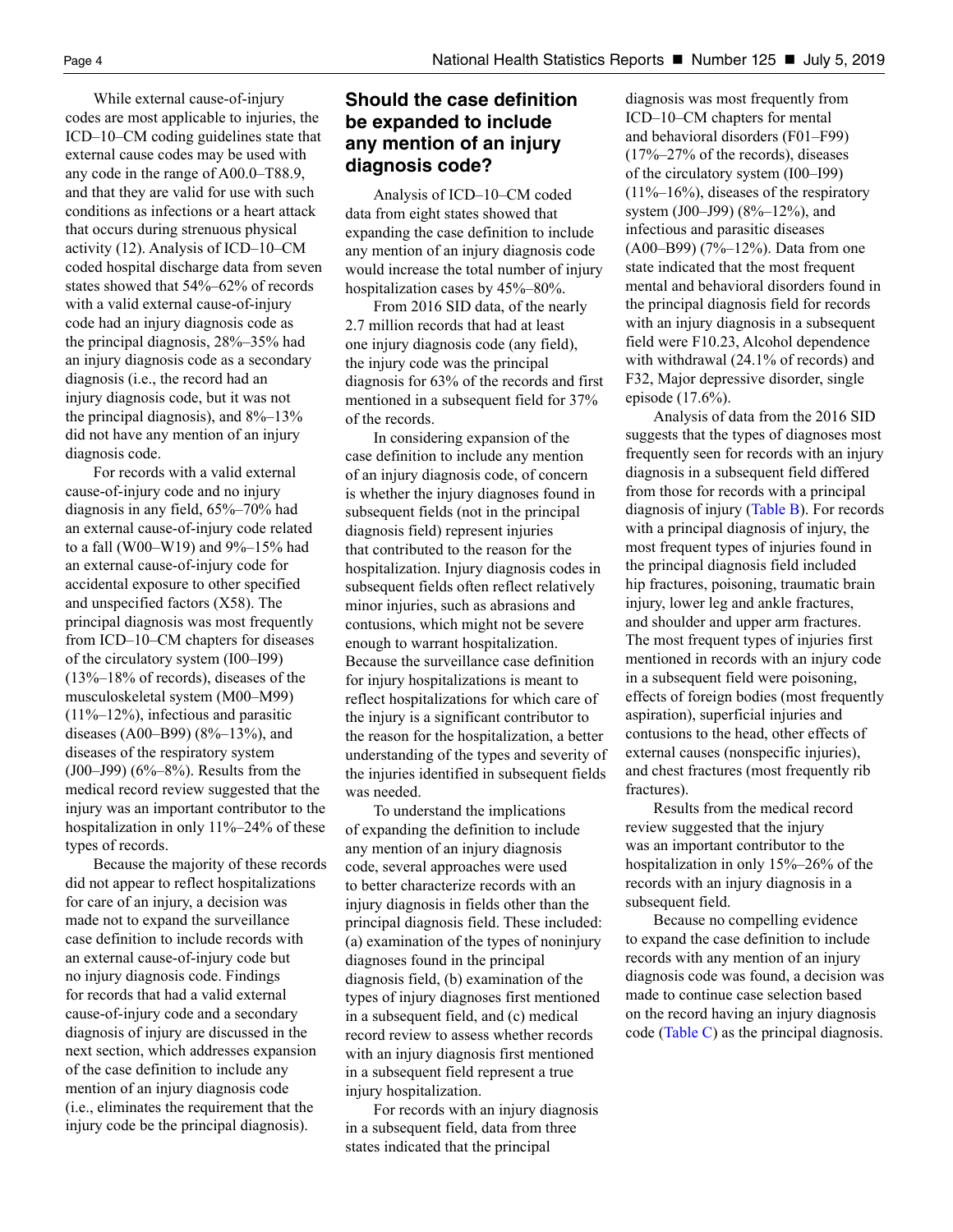#### <span id="page-4-0"></span>**Table B. Most frequent types of injury based on field of first mention of an injury diagnosis code (principal diagnosis or subsequent field)**

|                   | Records with an injury as the principal diagnosis |                   | Records with an injury code first mentioned in a subsequent field |                   |
|-------------------|---------------------------------------------------|-------------------|-------------------------------------------------------------------|-------------------|
| Rank <sup>1</sup> | Body region and nature of injury <sup>2</sup>     | Number of records | Body region and nature of injury <sup>2</sup>                     | Number of records |
|                   | Hip fracture                                      | 298.571           | Poisoning                                                         | 80.366            |
| $\overline{2}$    | Poisoning                                         | 252.516           | Chest (thorax), effect of foreign body                            | 66.012            |
| 3                 | Traumatic brain injury                            | 188.312           | Superficial injury and contusion to head                          | 52.440            |
| 4                 | Lower leg and ankle fracture                      | 135.965           | Other effects of external causes                                  | 42,460            |
| 5                 | Shoulder and upper arm fracture                   | 69.125            | Chest (thorax) fracture                                           | 36.003            |
| 6                 | Chest (thorax) fracture                           | 54.575            | Open wound to head                                                | 34.838            |
| 7                 | Upper leg and thigh fracture                      | 52,771            | Unspecified injury                                                | 33.170            |
| 8                 | Pelvis fracture                                   | 52.081            | Unspecified injury to head                                        | 25.232            |
| 9                 | Chest (thorax) internal organ injury              | 41,507            | Open wound to wrist, hand, and fingers                            | 24,458            |
| 10                | Forearm and elbow fracture                        | 40.310            | Toxic effects                                                     | 24.070            |

1 Ranks were not tested for statistical significance.

2 Based on the proposed ICD–10–CM injury diagnosis matrix in reference 4 in this report.

SOURCE: Agency for Healthcare Research and Quality Healthcare Cost and Utilization Project's 2016 State Inpatient Databases.

#### <span id="page-4-1"></span>**Table C. ICD–10–CM nature-of-injury codes in the 2019 updated surveillance definition for injury hospitalizations**

| ICD-10-CM nature-of-injury code <sup>1</sup>                                                                                                                                                             | Types of injuries                                                                                                                                                                              |
|----------------------------------------------------------------------------------------------------------------------------------------------------------------------------------------------------------|------------------------------------------------------------------------------------------------------------------------------------------------------------------------------------------------|
| All S codes                                                                                                                                                                                              | Anatomic injuries                                                                                                                                                                              |
| T07-T34                                                                                                                                                                                                  | Foreign bodies, burns, corrosions, frostbite                                                                                                                                                   |
| T36–T50 with a 6th character of 1, 2, 3, or 4 (Exceptions:<br>T36.9, T37.9, T39.9, T41.4, T42.7, T43.9, T45.9, T47.9, and T49.9,<br>which are included if the code has a 5th character of 1, 2, 3, or 4) | Drug poisoning (excludes adverse effects and underdosing)                                                                                                                                      |
| T51-T65                                                                                                                                                                                                  | Toxic effects of substances nonmedicinal as to source                                                                                                                                          |
| T66-T76                                                                                                                                                                                                  | Other and unspecified effects of external causes (radiation, heat, light, hypothermia,<br>hyperthermia, asphyxiation, child and adult abuse, lightning, drowning, motion sickness,<br>$etc.$ ) |
| T79                                                                                                                                                                                                      | Certain early complications of trauma, not elsewhere classified                                                                                                                                |
| O9A.2-O9A.5                                                                                                                                                                                              | Injury, poisoning, and certain other consequences of external causes; and physical,<br>sexual, and psychological abuse complicating pregnancy, childbirth, and the puerperium                  |
| T84.04 <sup>2</sup>                                                                                                                                                                                      | Periprosthetic fracture around internal prosthetic joint                                                                                                                                       |
| M97 <sup>2</sup>                                                                                                                                                                                         | Periprosthetic fracture around internal prosthetic joint                                                                                                                                       |

1 Codes must have a 7th character of A, B, C, or missing (i.e., initial encounters or missing information on encounter type). T30–T32 do not have a 7th character. 2 T84.04 was retired and replaced by M97 in the Federal Fiscal Year 2017 version of ICD–10–CM, which went into effect on October 1, 2016. SOURCES: National Center for Health Statistics and National Center for Injury Prevention and Control.

**Updated Recommendation**

The results noted above were used to update the proposed inclusion criteria for the ICD–10–CM surveillance case definition for injury hospitalizations. In the updated definition, an injury hospitalization is defined as a hospitalization record with a principal diagnosis of one of the nature-of-injury codes from [Table C.](#page-4-1) The injury diagnosis code must have a 7th character indicating an initial visit (i.e., 7th character of A, B, or C) or a missing 7th character. The definition excludes records with an external cause-of-injury code but no injury diagnosis code and records with an injury diagnosis code in a subsequent field but not in the principal diagnosis field.

## **Discussion**

Standard surveillance case definitions for injury hospitalizations and ED visits are routinely used to facilitate comparison across jurisdictions and over time (2,3,17). In 2017, a proposed ICD–10–CM surveillance case definition for injury hospitalizations was published (1). However, at the time the definition was developed, ICD–10–CM coded hospitalization data were not readily available to test the proposed selection criteria or to understand the implications of the choices made. This report describes the results from testing the proposed definition using ICD–10–CM coded administrative data and provides an updated surveillance definition based on the results.

The 2019 updated surveillance definition varies from the original proposed definition in several ways:

- The list of ICD–10–CM codes included in the definition is expanded by the addition of O9A.2–O9A.5, Injuries complicating pregnancy, childbirth and the puerperium; and T84.04/M97, Periprosthetic fracture around internal prosthetic joint [\(Table C](#page-4-1)).
- **●** The case definition is limited to hospitalizations for initial encounters only (i.e., does not include subsequent encounters for routine follow-up care or for sequelae from previous injuries).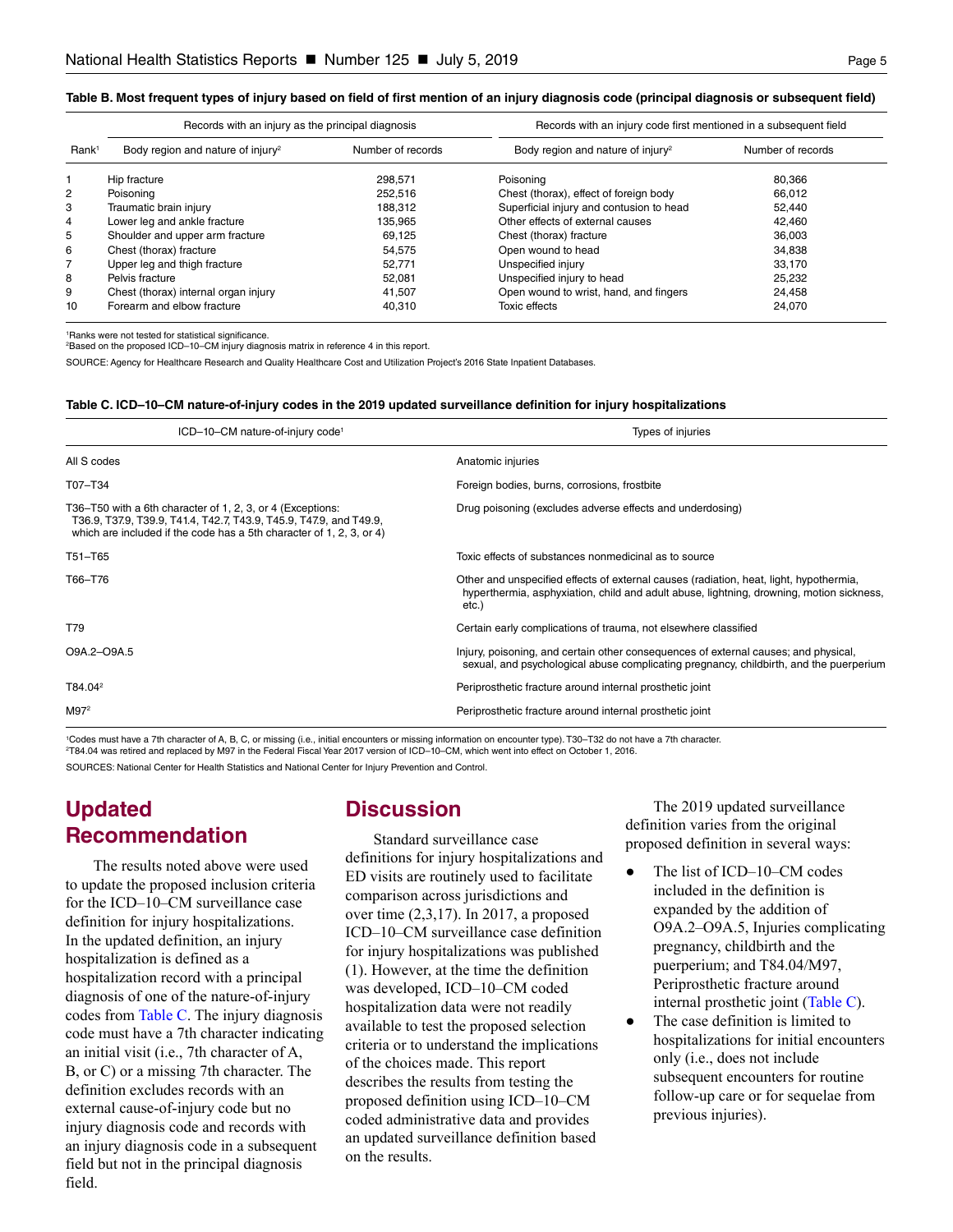The updated surveillance definition continues to require that the record have an injury diagnosis code [\(Table C\)](#page-4-1) as the principal diagnosis. For data based on UB–04, the principal diagnosis field is the one diagnostic field for which there is a generally accepted coding rule—it contains the code corresponding to the reason for the hospitalization as determined by the attending medical provider. For the other diagnostic fields, there is no national standard for the order in which the codes are assigned. Therefore, the presence of an injury diagnosis code in other fields does not necessarily identify an injury of sufficient severity to warrant hospitalization. The results from testing possible expansion of the surveillance definition to include any mention of an injury diagnosis code did not provide compelling evidence to change the selection criteria to include any mention of an injury diagnosis code. Therefore, case selection based on principal diagnosis of an injury code was maintained in the 2019 updated ICD–10–CM surveillance case definition for injury hospitalizations.

The requirement that the principal diagnosis be one of the nature-of-injury codes listed in [Table C](#page-4-1) will result in a conservative estimate of the number of injury hospitalizations, as there may be some true injury hospitalizations that might be missed by requiring a principal diagnosis of injury. For example, analysis of administrative data from several states suggests that records with codes for drug poisoning [\(Table C\)](#page-4-1) or intentional self-harm and suicide attempt (18) often have a principal diagnosis of a mental health or behavioral disorder (F01–F99). While including any mention of an injury diagnosis code is not recommended for the general surveillance definition, special studies that focus on particular types, mechanisms, or intents of injury might require the use of different selection criteria (e.g., inclusion of any mention of ICD–10–CM codes of interest).

In using the updated definition, researchers and epidemiologists should consider that:

The updated ICD–10–CM surveillance case definition for injury hospitalizations was developed

for the purpose of public health surveillance. It provides standardized criteria for selecting and aggregating cases to study trends in a population. It was not developed for use as a clinical case definition. Clinical case definitions generally use clinical, diagnostic, and laboratory data to determine a diagnosis for an individual patient.

- The updated surveillance case definition was developed for use with hospital discharge data from administrative claims based on the UB–04. The selection criteria in this surveillance definition might not be directly applicable to other data sets often used for injury morbidity surveillance, such as data from prehospital care (e.g., emergency medical services) reports, ED visits, outpatient visits, or syndromic surveillance systems. Before applying these selection criteria to other data sources, testing and validation should be conducted to determine whether the definition should be modified.
- **●** Each year, NCHS and CMS update the ICD–10–CM code set to add or delete codes, revise descriptions, modify notes on inclusion and exclusion, and make other adjustments as needed. Because the ICD–10–CM code set is updated annually, the ICD–10–CM surveillance case definition for injury hospitalizations will need to be continually updated to address any relevant changes to the ICD–10–CM codes.
- **●** The updated ICD–10–CM surveillance case definition for injury hospitalizations provides standardized case selection criteria for public health surveillance. The performance of the recommended criteria should continue to be monitored, and the selection criteria adjusted, if needed, to address any limitations identified.

## **Conclusions**

The updated ICD–10–CM surveillance case definition for injury hospitalizations provides standard criteria for selecting records for which care of an injury was the primary reason for the hospitalization. The definition provides a uniform standard enabling the use of ICD–10–CM coded data to study differences in injury hospitalizations among different populations and over time.

## **References**

- 1. Hedegaard HB, Johnson RL, Ballesteros MF. Proposed ICD–10–CM surveillance case definitions for injury hospitalizations and emergency department visits. National Health Statistics Reports; no 100. Hyattsville, MD: National Center for Health Statistics. 2017. Available from: [https://www.cdc.gov/nchs/data/nhsr/](https://www.cdc.gov/nchs/data/nhsr/NHSR100.pdf) [NHSR100.pdf.](https://www.cdc.gov/nchs/data/nhsr/NHSR100.pdf)
- 2. State and Territorial Injury Prevention Directors Association, Injury Surveillance Workgroup. Consensus recommendations for using hospital discharge data for injury surveillance. Marietta, GA. 2003. Available from: [https://cdn.ymaws.com/](https://cdn.ymaws.com/www.safestates.org/resource/resmgr/imported/HospitalDischargeData.pdf) [www.safestates.org/resource/resmgr/](https://cdn.ymaws.com/www.safestates.org/resource/resmgr/imported/HospitalDischargeData.pdf) [imported/HospitalDischargeData.pdf](https://cdn.ymaws.com/www.safestates.org/resource/resmgr/imported/HospitalDischargeData.pdf).
- 3. State and Territorial Injury Prevention Directors Association, Injury Surveillance Workgroup. Consensus recommendations for injury surveillance in state health departments. Marietta, GA. 2007. Available from: [https://cdn.ymaws.com/](https://cdn.ymaws.com/www.safestates.org/resource/resmgr/imported/ISW5%20Final%209.13.07%20(color).pdf) [www.safestates.org/resource/resmgr/](https://cdn.ymaws.com/www.safestates.org/resource/resmgr/imported/ISW5%20Final%209.13.07%20(color).pdf) [imported/ISW5%20Final%209.13.07%20](https://cdn.ymaws.com/www.safestates.org/resource/resmgr/imported/ISW5%20Final%209.13.07%20(color).pdf) [\(color\).pdf.](https://cdn.ymaws.com/www.safestates.org/resource/resmgr/imported/ISW5%20Final%209.13.07%20(color).pdf)
- 4. Hedegaard H, Johnson RL, Warner M, Chen LH, Annest JL. Proposed framework for presenting injury data using the International Classification of Diseases, Tenth Revision, Clinical Modification diagnosis codes. National Health Statistics Reports; no 89. Hyattsville, MD: National Center for Health Statistics. 2016. Available from: [https://www.cdc.gov/](https://www.cdc.gov/nchs/data/nhsr/nhsr089.pdf) [nchs/data/nhsr/nhsr089.pdf.](https://www.cdc.gov/nchs/data/nhsr/nhsr089.pdf)
- 5. Fingerhut LA, Warner M. The ICD–10 injury mortality diagnosis matrix. Inj Prev 12(1):24–9. 2006.
- 6. Barell V, Aharonson-Daniel L, Fingerhut LA, Mackenzie EJ, Ziv A, Boyko V, et al. An introduction to the Barell body region by nature of injury diagnosis matrix. Inj Prev 8(2):91–6. 2002.
- 7. Annest J, Hedegaard H, Chen L, Warner M, Small E. Proposed framework for presenting injury data using ICD–10–CM external cause of injury codes. National Center for Injury Prevention and Control and National Center for Health Statistics, Centers for Disease Control and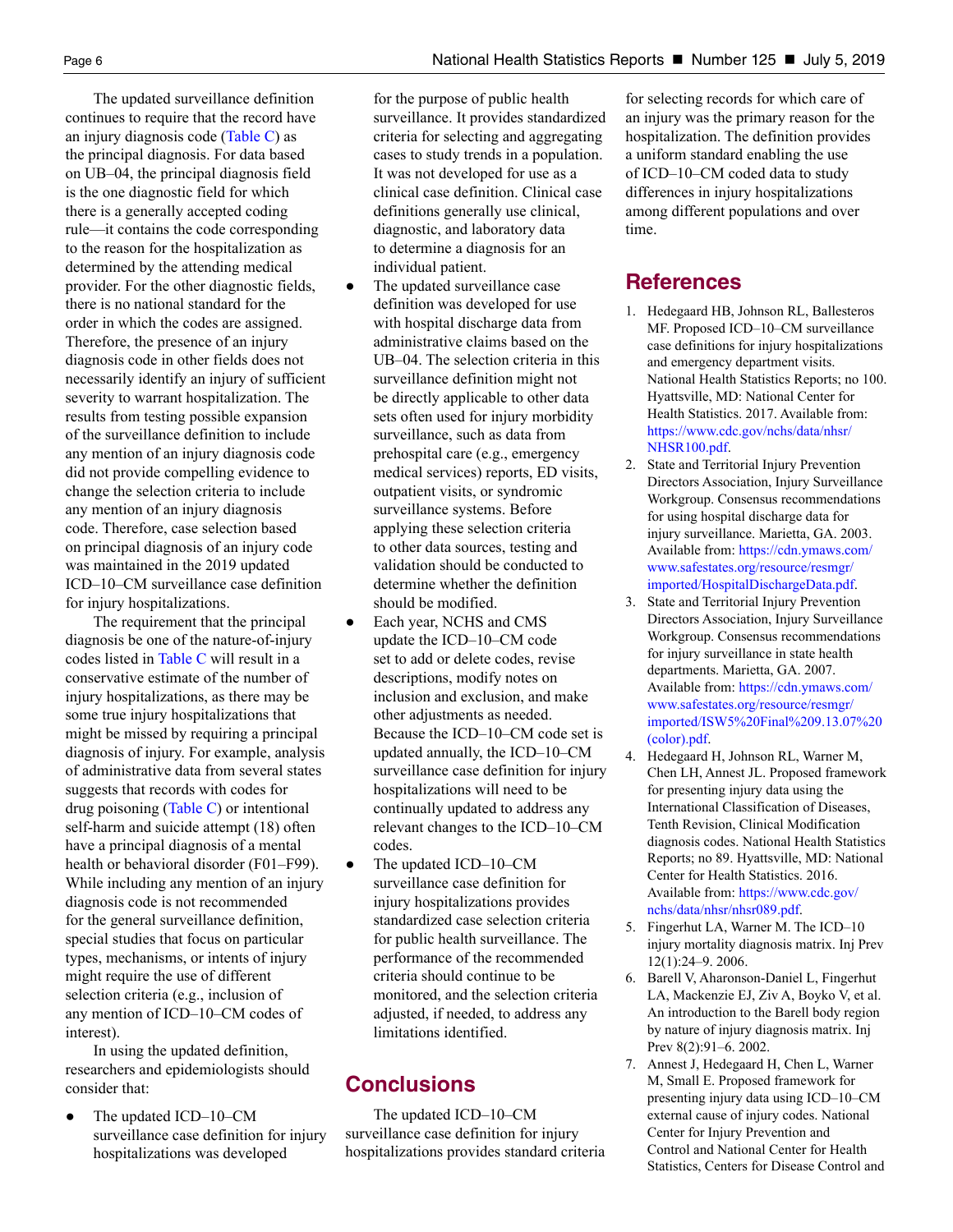Prevention. Atlanta, GA. 2014. Available from: [https://www.cdc.gov/injury/wisqars/](https://www.cdc.gov/injury/wisqars/pdf/ICD-10-CM_External_Cause_Injury_Codes-a.pdf) [pdf/ICD-10-CM\\_External\\_Cause\\_Injury\\_](https://www.cdc.gov/injury/wisqars/pdf/ICD-10-CM_External_Cause_Injury_Codes-a.pdf) [Codes-a.pdf.](https://www.cdc.gov/injury/wisqars/pdf/ICD-10-CM_External_Cause_Injury_Codes-a.pdf)

- 8. Crosby AE, Ortega L, Melanson C. Self-directed violence surveillance: Uniform definitions and recommended data elements, version 1.0. National Center for Injury Prevention and Control, Centers for Disease Control and Prevention. Atlanta, GA. 2011. Available from: [https://www.](https://www.cdc.gov/violenceprevention/pdf/self-directed-violence-a.pdf) [cdc.gov/violenceprevention/pdf/](https://www.cdc.gov/violenceprevention/pdf/self-directed-violence-a.pdf) [self-directed-violence-a.pdf.](https://www.cdc.gov/violenceprevention/pdf/self-directed-violence-a.pdf)
- 9. Centers for Medicare & Medicaid Services. International classification of diseases, tenth revision. Baltimore, MD. Available from: [https://www.cms.gov/](https://www.cms.gov/Medicare/Coding/ICD10/index.html) [Medicare/Coding/ICD10/index.html](https://www.cms.gov/Medicare/Coding/ICD10/index.html).
- 10. National Center for Health Statistics. International classification of diseases, tenth revision, clinical modification (ICD–10–CM). Hyattsville, MD. Available from: [https://www.cdc.gov/](https://www.cdc.gov/nchs/icd/icd10cm.htm) [nchs/icd/icd10cm.htm.](https://www.cdc.gov/nchs/icd/icd10cm.htm)
- 11. Centers for Medicare & Medicaid Services. General equivalence mappings: ICD–9–CM to and from ICD–10–CM and ICD–10–PCS. Baltimore, MD. 2009. Available from: [https://www.cms.gov/](https://www.cms.gov/Medicare/Coding/ICD10/downloads/ICD-10_GEM_fact_sheet.pdf) [Medicare/Coding/ICD10/downloads/](https://www.cms.gov/Medicare/Coding/ICD10/downloads/ICD-10_GEM_fact_sheet.pdf) [ICD-10\\_GEM\\_fact\\_sheet.pdf](https://www.cms.gov/Medicare/Coding/ICD10/downloads/ICD-10_GEM_fact_sheet.pdf).
- 12. National Center for Health Statistics. ICD–10–CM official guidelines for coding and reporting, FY 2019. Hyattsville, MD. 2018. Available from: [https://www.](https://www.cdc.gov/nchs/icd/data/10cmguidelines-FY2019-final.pdf) [cdc.gov/nchs/icd/data/10cmguidelines-](https://www.cdc.gov/nchs/icd/data/10cmguidelines-FY2019-final.pdf)[FY2019-final.pdf](https://www.cdc.gov/nchs/icd/data/10cmguidelines-FY2019-final.pdf).
- 13. American Hospital Association. Official UB–04 data specifications manual 2016. 2015. Available from: [http://www.nubc.](http://www.nubc.org/subscriber/PDFs/UB042016TOC.pdf) [org/subscriber/PDFs/UB042016TOC.pdf.](http://www.nubc.org/subscriber/PDFs/UB042016TOC.pdf)
- 14. Agency for Healthcare Research and Quality. State Inpatient Databases. 2016. Available from: [https://www.hcup-us.ahrq.](https://www.hcup-us.ahrq.gov/sidoverview.jsp) [gov/sidoverview.jsp](https://www.hcup-us.ahrq.gov/sidoverview.jsp).
- 15. National Center for Injury Prevention and Control. Core State Violence and Injury Prevention Program (Core SVIPP). 2019. Available from: [https://www.cdc.gov/](https://www.cdc.gov/injury/stateprograms/index.html) [injury/stateprograms/index.html.](https://www.cdc.gov/injury/stateprograms/index.html)
- 16. Centers for Disease Control and Prevention. ICD–10–CM Coordination and Maintenance Committee meeting, Diagnosis agenda. 13–15. September 18–19, 2013. Available from: [https://www.cdc.gov/nchs/data/icd/icd\\_](https://www.cdc.gov/nchs/data/icd/icd_topic_packet_sept_181913.pdf) [topic\\_packet\\_sept\\_181913.pdf.](https://www.cdc.gov/nchs/data/icd/icd_topic_packet_sept_181913.pdf)
- 17. Fingerhut LA. Recommended definition of initial injury visits to emergency departments for use with the NHAMCS-ED data. Hyattsville, MD:

National Center for Health Statistics. 2006. Available from: [https://www.cdc.](https://www.cdc.gov/nchs/data/hestat/injury/injury.htm) [gov/nchs/data/hestat/injury/injury.htm](https://www.cdc.gov/nchs/data/hestat/injury/injury.htm) .

18. Hedegaard H, Schoenbaum M, Claassen C, Crosby A, Holland K, Proescholdbell S. Issues in developing a surveillance case definition for nonfatal suicide attempt and intentional self-harm using International Classification of Diseases, Tenth Revision, Clinical Modification (ICD–10–CM) coded data. National Health Statistics Reports; no 108. Hyattsville, MD: National Center for Health Statistics. 2018. Available from: [https://www.cdc.](https://www.cdc.gov/nchs/data/nhsr/nhsr108.pdf) [gov/nchs/data/nhsr/nhsr108.pdf.](https://www.cdc.gov/nchs/data/nhsr/nhsr108.pdf)